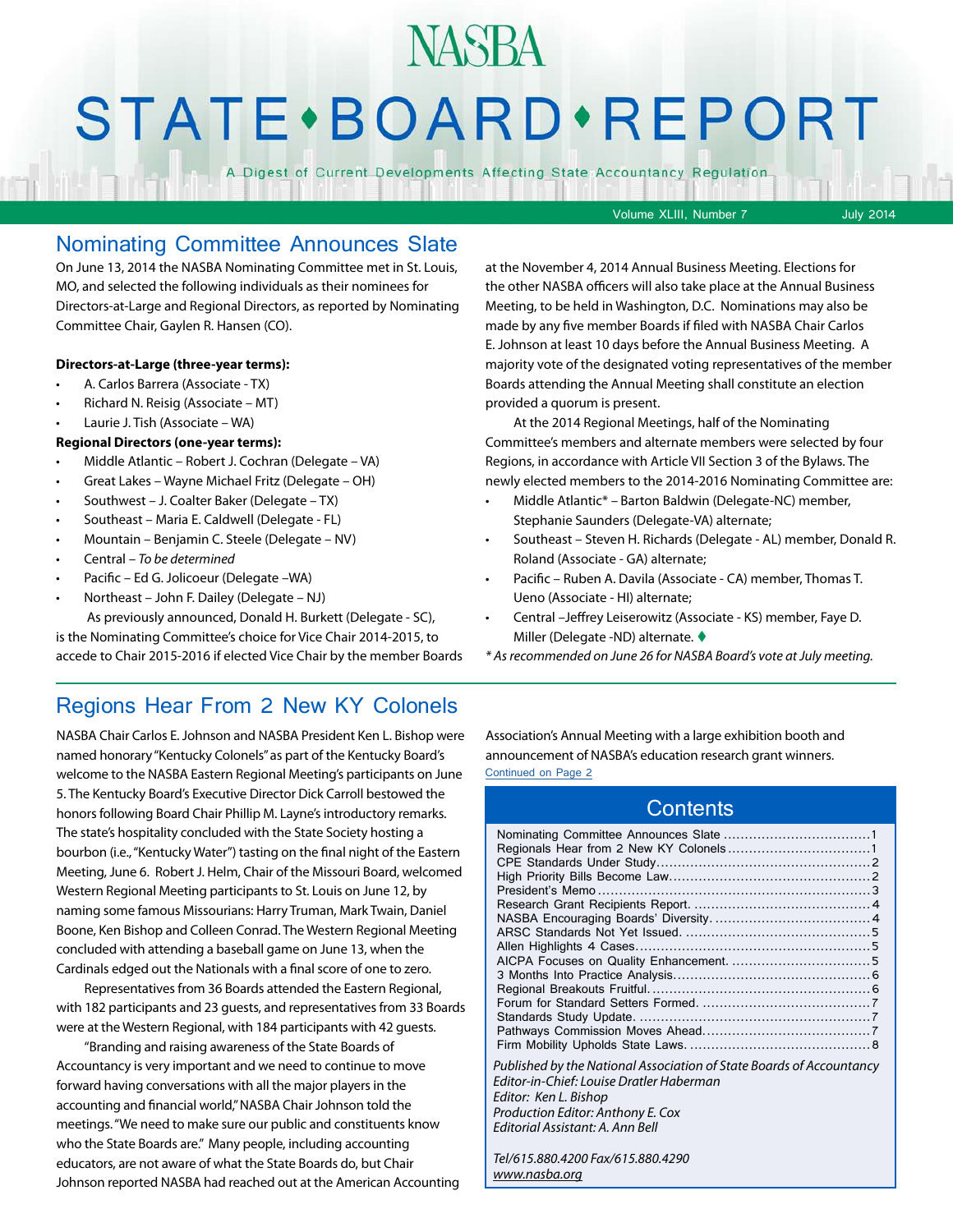#### <span id="page-1-0"></span>Regions Hear From KY Colonels (From Page 1)

President Bishop noted that NASBA is also making an initial contribution to a minority Ph.D. program, to help further diversity in the profession.

"There is confusion about the differences between State Boards and State Societies," President Bishop agreed. "It is important to know who the regulator is and a good strong newsletter is a way for the Board to communicate. To assist, the NASBA communications department will develop a newsletter for a State Board with no fee attached," President Bishop said.

Chair Johnson and President Bishop both stated that uniformity is an important issue for NASBA. "Mobility has shed a light on disparity around the country," President Bishop observed. He noted that when Board members begin serving on a Board, they frequently inherit laws that were passed many years ago. He encouraged the Board members to consider working on uniformity to help both the public and the profession. Chair Johnson pointed out there is significant discrepancy among the Boards' 150 hour requirements, and NASBA will be working on getting the Boards' rules more standardized in required education.

Another area that needs to be reconsidered is the recognition of international professionals, President Bishop suggested. The NASBA/ AICPA International Qualifications Appraisal Board is running out of non-US professional designations with which to forge mutual recognition agreements based on their being substantially equivalent to the US CPA and their country being willing to extend audit rights to US CPAs. "Should we consider a unilateral position?" Mr. Bishop asked. He reported NASBA and AICPA are doing due diligence on what such a



change in policy might involve. **From left to right: KY Board Chair Phillip Layne, "Colonel" Ken Bishop, "Colonel" Carlos Johnson and KY Executive Director Dick Carroll.** 

Conversations are going on with the Canadian profession to see how reciprocity with their new consolidated professional body could work, Chair Johnson stated. A leadership summit meeting with NASBA, AICPA, CPA Canada and the Instituto Mexicano de Contadores Públicos is scheduled for late July, he reported. President Bishop pointed out discussions about reciprocity have been going on with the Canadians for about five years. NASBA is proposing a slow and diligent approach to reciprocity, perhaps involving a pilot project with one US State and one Canadian province.

Candidate data from all jurisdictions comes through NASBA's Gateway System, Chair Johnson pointed out, and NASBA has spent significant resources on IT, with an emphasis on data security. "We want to build a rock solid system as we redo the Gateway," President Bishop stated.  $\blacklozenge$ 

#### CPE Standards Under Study

The CPE Standards Working Group and the Continuing Professional Education Model Rule Task Force are both currently considering innovations in the delivery methods of CPE, blended delivery methods and nano-learning, NASBA Director of Compliance Services Maria Caldwell and National CPE Sponsor Registry Associate Director Jessica Luttrull reported to the Regional Meetings. Every two years the Statement on Standards for Providers of Continuing Professional Education (CPE) are reviewed and revisions are circulated in the form of an exposure draft. During the 2014 review cycle, a CPE Model Rule Task force was also established to provide a process to incorporate the changes made to the Standards into the CPE rules adopted by Accountancy Boards. The model rule drafted by this task force will ultimately be recommended to the AICPA/NASBA Uniform Accountancy Act Committee. Ms. Caldwell said the goal of both of these subcommittees is to ensure that the type of learning that Accountancy Boards require for CPE falls squarely within best learning methods. "The challenge with crafting a new model rule is that one effect of regulation is to set a floor for acceptable compliance, but you do not want it to be an anchor that holds down top performers," she stated, after sharing some examples of innovative program models designed by Deloitte, the Khan Academy and Ernst & Young.

The Khan Academy has teamed up with the AICPA to work on nano learning, Ms. Caldwell reported. This is instruction given in short video clips that build on one another.

The large accounting firms spend hundreds of millions of dollars per year for their employees' continuing education programs. Even if they do not count for CPE under current Accountancy Board rules, Deloitte is preparing just-in-time learning modules. According to a recent survey, a professional used to need 70 percent stored

knowledge and then to look up the additional 30 percent to successfully complete an assignment, now that has reversed so that the professional needs 30 percent stored knowledge and the ability to look up 70 percent. These just-in-time modules can be referred to by the CPAs at the point they need the knowledge most. E&Y is using blended learning that includes classroom training combined with pre-work, homework and group work case study, for a comprehensive learning program that does not get CPE credit for all parts.  $\blacklozenge$ 

#### High Priority Bills Become Law

Of the 223 pieces of "high-priority" legislation potentially impacting the regulation of the accounting profession, which were monitored by NASBA Director of Legislative and Governmental Affairs Director John W. Johnson during the 2014 legislative session, 76 of those bills have already been signed into law. As 26 legislatures work within the framework of a two-year legislative cycle, some of the other bills may be carried over to the next session.

To view the enacted legislation, click on the Member Center tab at the top of NASBA's home page, www.nasba. org, and look for Legislative Tracking. Once on the Legislative Tracking page, click on the link to view "high-priority legislation signed into law." Then, either scroll down to find a particular jurisdiction, or click on any blue jurisdiction on the map (blue indicating the high priority legislation has been signed into law) to go directly to that jurisdiction's listing. Questions or comments about any legislation should be directed to Mr. Johnson at jjohnson@nasba.org. ♦

hita ber sedi uni hitab da

rhe seddina bit bor<mark></mark>d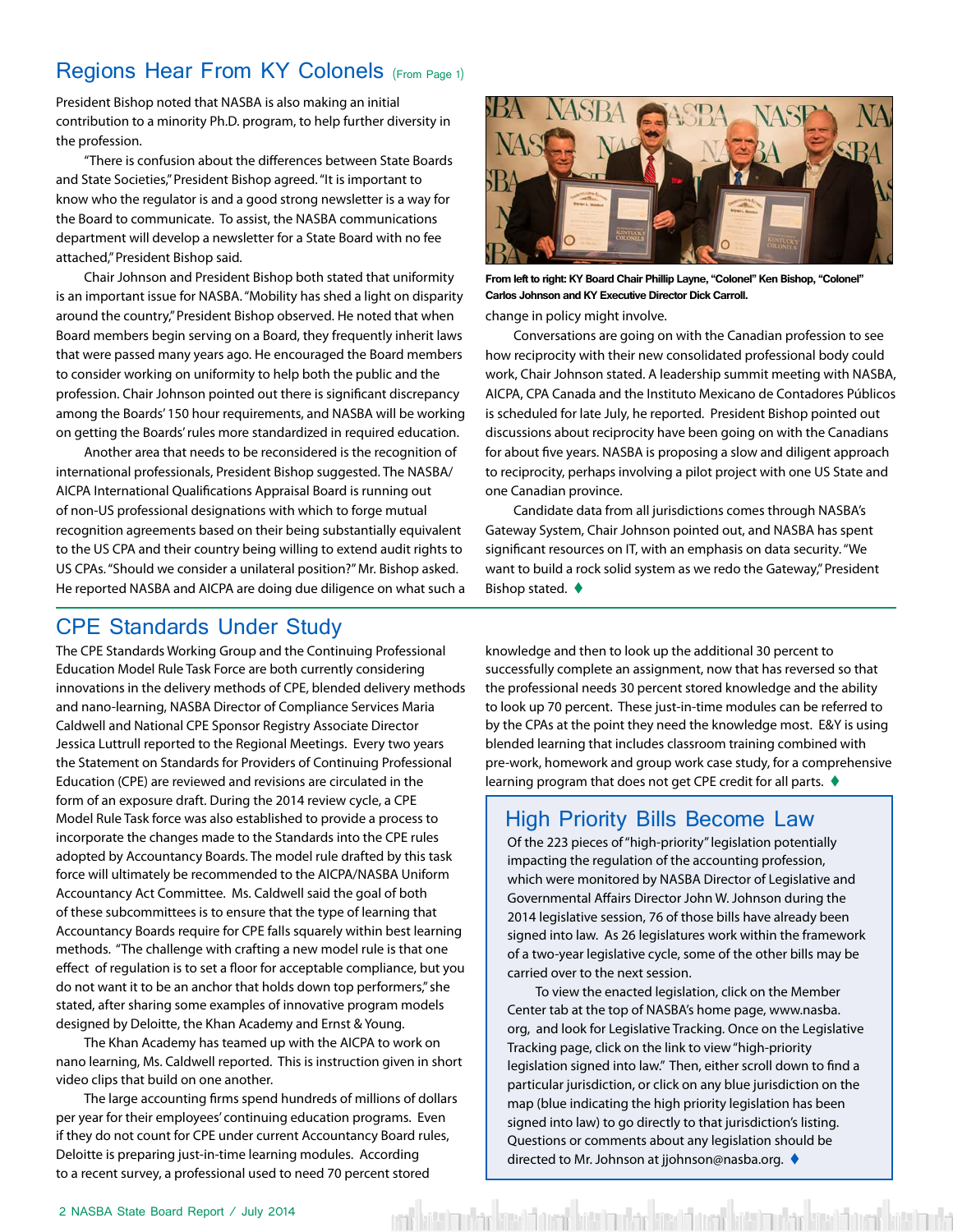# PRESIDENT'S MEMO

#### **I'm Pumped**

The month of July is an important one at NASBA: The Regional Meetings are over; we are approaching the end of our fiscal year; and it is a time for reviewing, measuring and evaluating. It is also a time for planning, budgeting and challenging ourselves for the new fiscal year, which begins on August 1. As we are knee-deep in those processes, I'm pumped!

I am surrounded by smart folks, both volunteers and staff, some of whom review and recommend edits to pieces such as the *President's Memo*, so I am somewhat reluctant to use slang such as "I'm pumped." However, upon a Google search of "pumped," I discovered 17,000,000 results and a myriad of uses. To be clear, I am not using the literal definition of "to force something by means of a pump," but the new informal meaning in the *Oxford English Dictionary* : "Being filled with enthusiasm and excitement."



**Ken L. Bishop President & CEO**

Many of you had the opportunity to attend one of the NASBA Regional Meetings in either Louisville, Kentucky, or St. Louis, Missouri, in June. Attendance was great and almost all states and territories were represented, as were many state societies, CPA firms and accounting-related organizations. The agenda provided attendees the opportunity to hear about many of the important developments happening in the profession and related to the regulation of the profession. The enthusiastic and engaged participation of the attendees in all of the plenary and breakout sessions was inspiring. Having the members of our Center for the Public Trust (CPT) Student Chapters attending and participating in the Western Regional Meeting gave the rest of us the opportunity to visit with future leaders in business and accounting. A review of attendees' meeting evaluations confirmed what I already knew: The Meetings were a huge success...and I'm pumped!

As we prepare our financial statements and reports for the July Board of Directors' meeting, it is clear that we are going to have another very successful year. Our business units' products and services have contributed significantly to our ability to provide resources to Boards of Accountancy. This year we have provided unprecedented assistance to State Boards through legislative support that resulted in positive results across the country. Our State Board relations efforts have provided increased awareness of the support NASBA provides to states and have resulted in increased State Board participation in NASBA. The attendance at the Regional Meetings demonstrated that success. Finally, our new efforts in CPE audit tools, legal support, and branding and communications continue to enhance the relevance and effectiveness of Boards of Accountancy. I'm pumped!

With our budgeting and planning for the next (fiscal) year well underway, we know we are going to be busy. We are working with the AICPA in developing the Uniform CPA Examination of the future and the consideration of new and improved peer review processes. Internally, we are updating and replacing our IT infrastructure, as well as making changes in our workspace to create a more collaborative, efficient and productive environment for the future. Most importantly, NASBA volunteers and staff have listened intently to the feedback we received at the Regional Meetings, from the responses to the Regional Directors' Focus Questions, and through Board visits, and we look forward to working to increase our assistance to the Boards of Accountancy.

Our "Mission Driven, Member Focused" mantra is heartfelt by all of us at NASBA. As we pass yet another milestone, I am so pleased with what we've accomplished and the direction in which we are going....in fact, I'm pumped!

*Semper ad meliora (Always toward better things)*

Jen L. Bohop

*-- Ken L. Bishop President & CEO*

district from Edward adductistical from Edward adductistical from Edward adductistical fro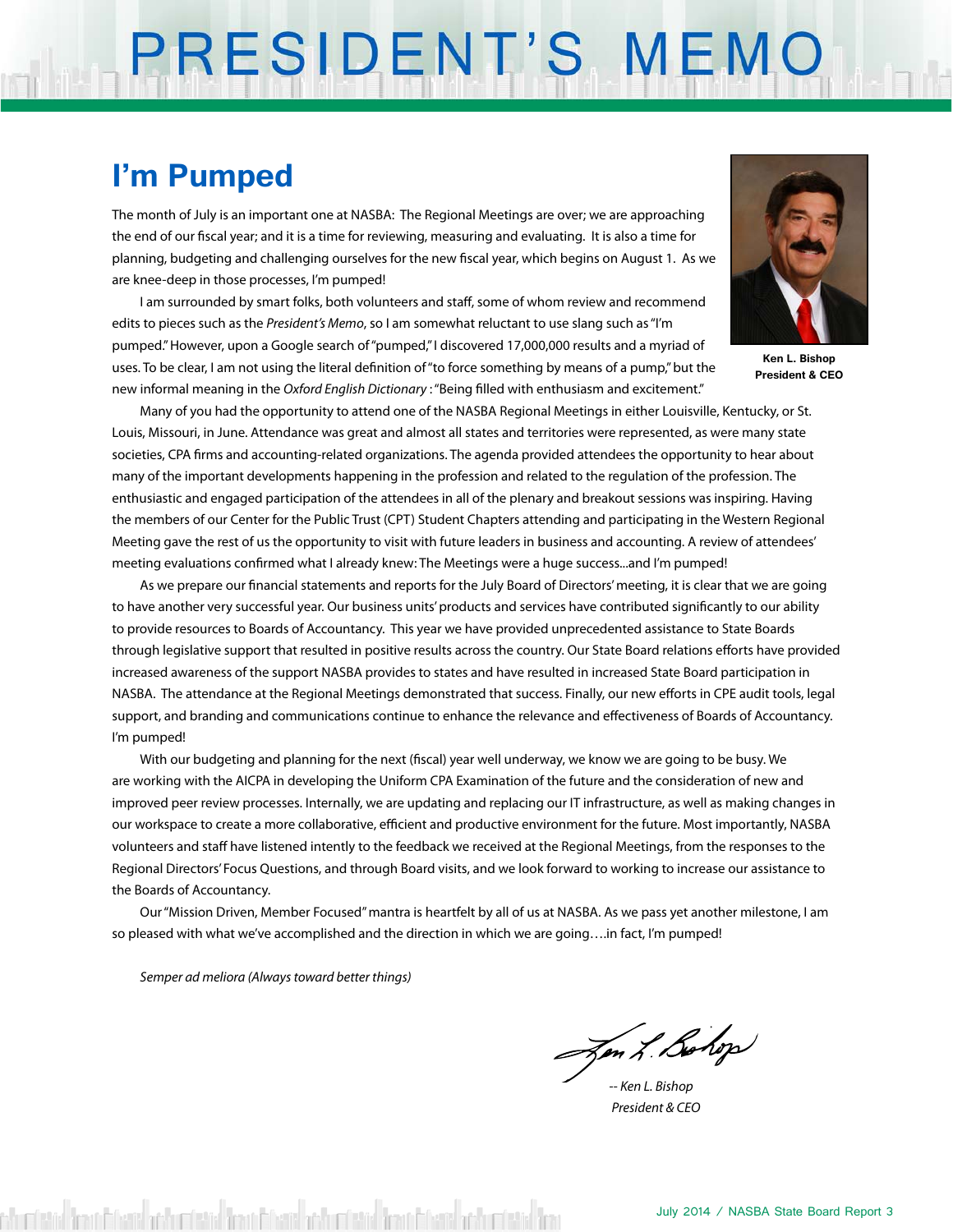#### <span id="page-3-0"></span>Research Grant Recipients Report

Educators who had received NASBA Education Research Grants in 2013 shared with the Regional Meetings some of the insights their work has produced. During panel sessions moderated by Chief Relationship Officer Alfonzo Alexander in the East and Education Committee Member Dr. John E. Peterson (SD) in the West, the academicians explained how the specialization of faculty, not-forprofit educational institutions and gender all impact candidates' success on the Uniform CPA Examination.

Dr. Dennis Bline of Bryant University reported that he and his fellow researchers (Stephen Perreault and Xiachuan Zheng) had looked at information gathered from over 700,000 first-time Uniform CPA Examination candidates (from 2005-2013). He thanked NASBA Director of Continuous Improvements and Analytics James Suh for providing the data. The professors found the greater level of specialization of the school's faculty, the higher their candidates scored on the Examination. The window in which the Examination is taken also has an impact, as those taking the Examination in the first quarter of the year have the lowest passing rate, while those in the second or third quarter do better, and then the pass rate trails off again by the fourth quarter.

Dr. H. Fred Mittelstaedt of Notre Dame, and his colleague Michael H. Morris, compared the performance of Uniform CPA Examination candidates from not-for-profit schools to those from for-profit schools and discovered those from not-for-profit schools scored on average 8 points higher. They noted the for-profit candidates were more likely to be older and female. The researchers focused only on those who had



**From left to right: Professors Dennis Bline, Fred Mittelstaedt and Brad Trinkle.**

graduated no more than two years prior to taking the Examination.

Dr. Brad S. Trinkle of Mississippi State University (and his team including James Scheiner, Amelia A. Baldwin and George Krull) looked at the Uniform CPA Examination Candidates' age and gender. They found male candidates were 11 percent more likely to pass an individual section and 7 percent more likely to pass the entire Examination. More research is necessary to determine if this is because of the Examination itself, education or something else, Dr. Trinkle said. As candidates got older, their chances of passing the Examination dropped, at about 1.4 percent per year. The researchers also discovered the more times a candidate sits for a particular section of the Examination, the less likely he or she is to pass that section and the Examination as a whole.

Mr. Alexander announced that when the studies are completed, the researchers will have reports posted on the NASBA Web site.  $\blacklozenge$ 

#### NASBA Encouraging Boards' Diversity

Does your Board or Society have a diversity and inclusion initiative? Does it have a program to identify minority rising leaders and to mentor them? These were the questions posed by NASBA Diversity Group Chair Tyrone Dickerson (VA) and Group Member Leonard Sanchez (NM) at the Regional Meetings. They reported the group is implementing two of the recommendations developed by last year's committee:

- 1. Develop engagement programs that bring NASBA's staff, Executive Committee, current Board of Directors' members and the Nominating Committee's members together with volunteers; providing opportunities to become familiar with potential volunteer leaders.
- 2. Help expand the diversity of NASBA's volunteer base by developing and distributing resources that encourage Boards of Accountancy to emphasize the importance of diversity to those who nominate, recruit and/or appoint the members of the Board. Many of those present at the breakout sessions agreed with NASBA Chief Relationship Officer Alfonzo Alexander when he observed: "A big void of minority talent in the accounting profession is because of lack of exposure. That limits people from even

considering the profession." Regina D. Hunter (MA) remarked: "I did not know what a CPA was until I had an accounting teacher in high school who was an African-American." She told the breakout session: "It is up to each of us in this room to engage students





**Tyrone Dickerson Leonard Sanchez**

in conversation. We have to encourage dialog with the younger generation. " Reflecting on her own efforts, Ms. Hunter said, "For a long time I was involved with child care, my job, husband, etc., and did not have time to give back: Now I do."

Mr. Dickerson recalled: "I was told if I became a CPA, I would never have to worry about a job: The industry is recession proof. The first day at college I changed my major from physical education to accounting."

As the Governor appoints the members of the State Board in most states, to achieve diversity on the Boards means groups have to become politically active to attract the Governor's attention, NASBA Vice Chair Walter Davenport (NC) pointed out. It will be difficult to move diversity along if the Governor does not have a pool of people from which to select, he noted.

Mr. Dickerson said he is coordinating NASBA's diversity activities with the AICPA's.  $\blacklozenge$ 

ata ba kata kita da kata da kasa bara kata da kata da kasa kata kata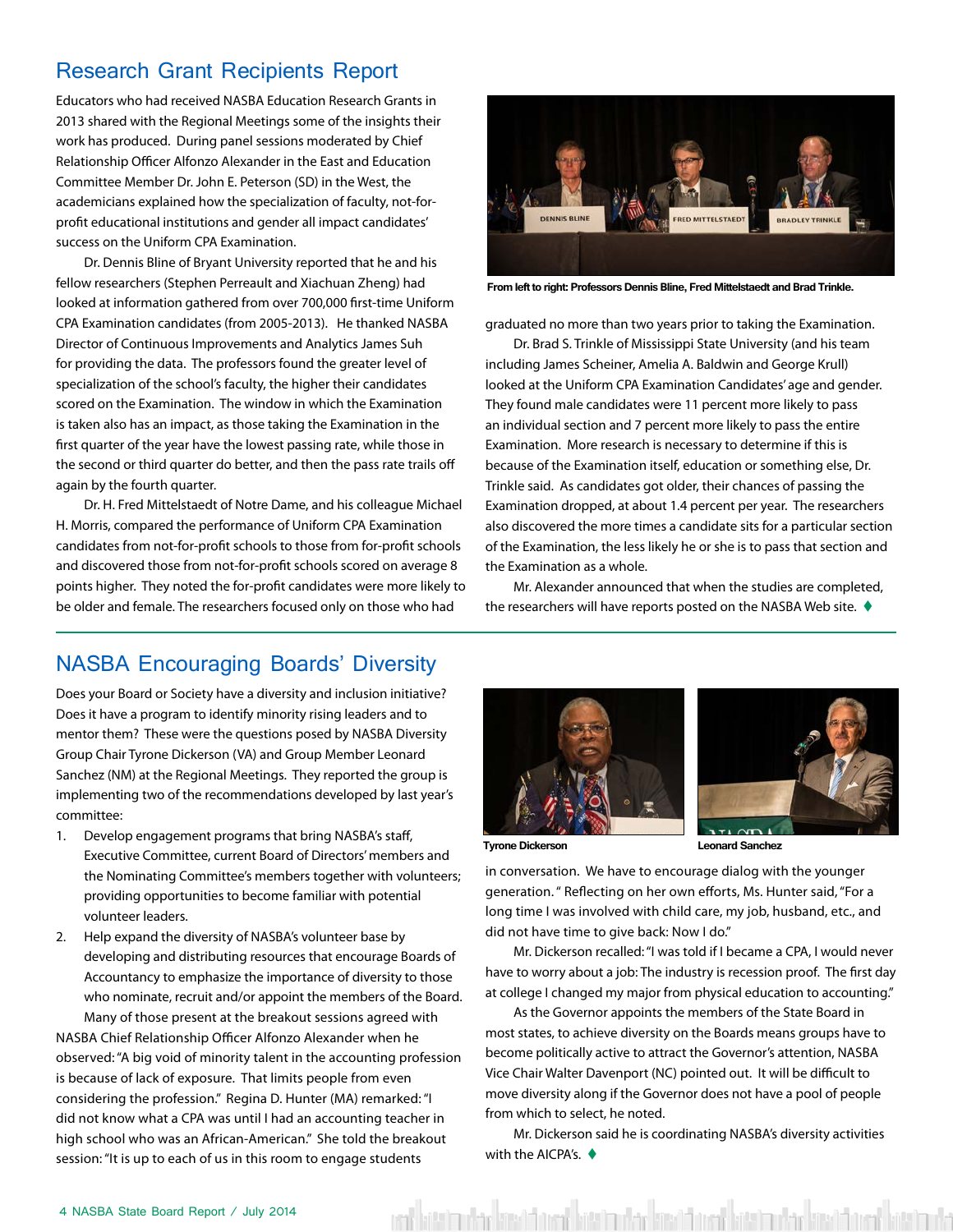#### <span id="page-4-0"></span>ARSC Standards Not Yet Issued

The AICPA Accounting and Review Services Committee (ARSC) is expected to vote in August to release their new combined Statements on Standards for Accounting and Review Services (SSARS 21) – Preparation of Financial Statements: Compilation Engagements and Association with Financial Statements, reported NASBA Director-at-Large Janice Gray (OK), a member of ARSC, at the Regional Meetings. ARSC had met on May 20-22, but did not vote to issue the standards at that time. Ms. Gray had asked the NASBA Regional Directors to issue a Focus Question to the State Boards on their support of the proposed standards, and while about a third of the Boards replied that they had reviewed the ARSC proposals, only a few said they had some concerns. The ARSC had modified their original proposals based on comments received from the State Boards at the 2013 Regional Meetings, as well as through other communications. It was decided that a practitioner has to relay his independence in a compilation engagement and a simple disclosure legend stating no CPA has provided assurance must be placed on the financial statements in a preparation engagement.

Chas J. McElroy, chair of ARSC Clarity Task Force, told the NASBA audience that a chart providing examples will be added to the standards to define when preparation standards apply and when they do not. "I think this is an improvement in practice," Mr. McElroy observed. The ARSC had sent out an exposure draft on association





**Chas McElroy Janice Gray**

with financial statements, but after they looked at the comments received, they decided to pull it back because they did not feel they had it right, he reported.

"There is no assurance in compilation or preparation, but we need to make sure those numbers are right and used appropriately," Mr. McElroy said. Ms. Gray commented, "I think the market will continue to drive the compilation service. Prep will be good for clients who just need assistance with certain things. But I think when a client takes something to the bank that says there is no CPA assurance, the bank is going to ask: Where is the compilation report we used to get?" She reported ARSC had considered eliminating the term "compilation," but it is embedded in states' laws and professional literature.  $\blacklozenge$ 

#### Allen Highlights 4 Cases

NASBA Legal Counsel Noel Allen alerted the Regional Meetings to four recent cases of significance to the Boards of Accountancy:

- *• Greenberg v. Western CPE*  The Defendant was a continuing professional education provider who reproduced in ethics course materials a summary of the State Board's disciplinary action against Greenberg which he claimed was false and defamatory. Western CPE was granted summary judgment because the reproduced summary of disciplinary actions was initially published by the California Board and protected by the privilege for reports of official public proceedings. Mr. Allen commented that this case "shows the need for accuracy in a very mobile world" as there is an abundance of information in the public domain.
- *• In re Garcia, 58 Cal 4th 440 (2014)*  The court decided the fact that Sergio Garcia was an undocumented immigrant present in the United States without authorization did not, in and of itself, constitute unfitness to deny him admission to the California State Bar. Mr. Allen said this is a case to watch as Jose Manuel Godinez-Samperio brought a similar case in Florida and Cesar Vargas brought one in New York. The Florida legislature passed a law in May that authorizes practice by undocumented aliens. Whether this change will apply to all professions needs to be watched and it could impact mobility as well, he pointed out.
- *• Lawson v. FMR LLC*  Accountants employed by private companies that contract with publicly-traded companies are protected by the whistleblower provisions of the Sarbanes-Oxley Act. Although SOX usually does not apply to CPAs, Mr. Allen observed, "in this case the U.S. Supreme Court alluded to SOX and found Congress did not intend to leave these professionals vulnerable to discharge or other retaliatory action for complying with the

law." The justices noted that this case could have implications for accounting firms. Mr. Allen predicted a rise in complaints in this area will be coming to the State Accountancy Boards: "Individuals whistleblowing pursuant to federal statute may breach confidentiality."

*• Barletta v. Rilling and City of Norwalk* – The state statute which prohibited anyone convicted of any felony from being licensed as a precious metals dealer was ruled unconstitutional by the U.S. District Court for the District of Connecticut. In this case the blanket denial was the problem, Mr. Allen explained.  $\blacklozenge$ 

#### AICPA Focuses on Quality Enhancement

An AICPA task force is developing a practice-monitoring concept for the future, AICPA Vice President Susan S. Coffey and AICPA Peer Review Board member G. Alan Long, who is also a member of the Kentucky State Board of Accountancy, reported to the Regional Meetings. The envisioned components of the quality enhancement program are still being worked out, but the Boards were told to expect to see a concept paper to be released in the next few months.

Ms. Coffey told the Regional Meetings, that while the peer review program has served the profession well for three decades, in early 2012 the AICPA strategic planning process identified the need for practice monitoring in the future that would "use the latest technology to enable a continuous process for evaluating accounting and auditing engagements." They are considering what practice monitoring should look like in 2020 and it "has to be made useful to regulators, practitioners and the marketplace."  $\triangleleft$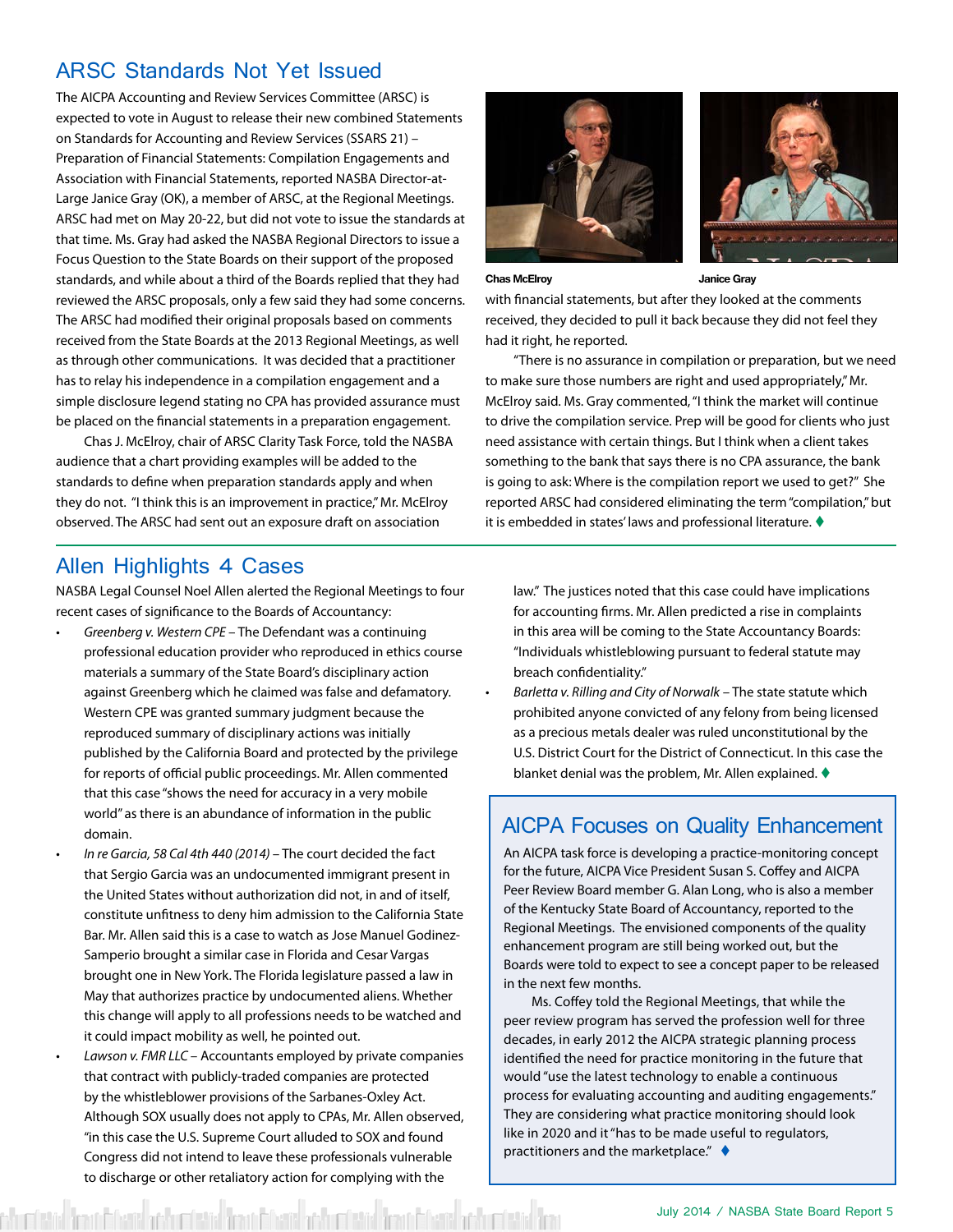#### <span id="page-5-0"></span>3 Months Into Practice Analysis

After six months of preparation, the Board of Examiners is three months into the Practice Analysis for the next version of the Uniform CPA Examination. BOE Chair Federick Niswander told the Regional Meetings: "The basic questions are: What do we test – and how do we test it? What is the look and feel of the Exam?" Ultimately the analysis will provide data to define the scope of the Uniform CPA Examination.

The AICPA is working with the BOE's content committees and with 16 focus groups, including some drawn from the Boards of Accountancy. Currently the AICPA is about half way through meeting with the focus groups and then a survey will go to 3,000 individuals. There will be two formal comment periods on released documents: First, in the third quarter of 2014, there will be an invitation to comment on the content and then, in the middle of 2015, there will be a large exposure draft, Dr. Niswander stated.

"The Practice Analysis is so crucial, and NASBA will alert the Boards when the exposure drafts come out: This is when the Exam changes," NASBA Executive Vice President and Chief Operating Officer Colleen K. Conrad told the Regional Meetings. Based on what is found in the Practice Analysis, the number of sections on the examination could change, the section make-up might change and other major alterations might be made.

Looking at recent domestic Examination candidate figures, Ms. Conrad observed that although more men are taking the Examination than women, the number remains close to even. Candidates are passing the Examination faster, with less overlapping years. Also those taking the Examination closest to their graduation date generally pass at a higher rate.

CPA candidate testing centers outside the United States were first launched three years ago and now exist in Japan, Brazil, Bahrain,

#### Regional Breakouts Fruitful

The traditionally popular Regional Breakout Sessions continued to receive high marks from participants at the 2014 Regional Meetings. Evaluations of the Regional Meetings this year again contained comments on the excellent networking opportunities provided throughout the Meetings, and especially during the Regional Breakouts. Among the topics discussed at the Regional Breakout Sessions were: the potential impacts of firm mobility; using the NASBA CPE tracking service; following through on firms found not to have obtained the peer review needed to provide employee benefit plan audits; the shrinking of the pool of peer reviewers; mobility related to international professionals; streamlining state government operations; work that can be performed by "inactive" CPAs; on-line accelerated education; and the ARSC preparation standards proposal.

Moderators for the Regional Meetings, Regional Breakout Sessions and the New Board Member Orientation Sessions were: Southwest Regional Director A. Carlos Barrera (TX); Southeast Regional Director Jimmy E. Burkes (MS); Northeast Regional Director John F. Dailey, Jr. (NJ); Middle Atlantic Regional Director Tyrone E. Dickerson (VA); Great Lakes Regional Director W. Michael Fritz (OH); Director-at-Large Raymond N. Johnson (OR); Mountain Regional Director Richard N. Reisig (MT); and Central Regional Director Douglas W. Skiles (NE). ♦

Kuwait, Lebanon and the United Arab Emirates, with new locations under consideration, Ms. Conrad said. "Right now any U.S. citizen can take the Examination abroad, be they expats working overseas or in the military, for example. Citizens of the country where the Uniform CPA Examination is allowed to be taken as well as permanent residents of those jurisdictions can take the Examination outside the U.S. " Ms. Conrad said NASBA and AICPA are considering enabling those with student visas or long-term work visas to be allowed to take the Examination outside the U.S. The location of the CPA Examination testing centers are mutually agreed upon by NASBA, AICPA and Prometric. Sites are chosen based on projected volume of candidates, locations where Prometric already has test centers, and security considerations, such as cultural differences about the ethics of sharing questions.

While domestically the number of candidates 2012-2013 was fairly static, the number of international candidates from China grew almost 36 percent in one year, Saudi Arabia about 29 per cent and Jordan about 26 percent. Ms. Conrad said the international candidates had been surveyed as to why they take the Uniform CPA Examination and while many in industry said they use it to improve their profile and obtain pay increases, others reported they are dealing with the U.S. and having the CPA means having a valuable skill set.

While initial trends show that at least 50 percent of the international candidates will pursue and receive licensure, Ms. Conrad asked the Boards to consider what they want to do with the scores of those international candidates who do not get licensed within three years of passing all parts of the Examination, as required in their application to take the Examination abroad.  $\blacklozenge$ 



**Jimmy Burkes moderates.**

**From left to right: Mike Fritz, Tyrone Dickerson and Jack Dailey moderated Eastern Regional Meeting.**



**From left to right: Doug Skiles, Carlos Barrera, Richard Reisig and Raymond Johnson moderated Western Regional Meeting.**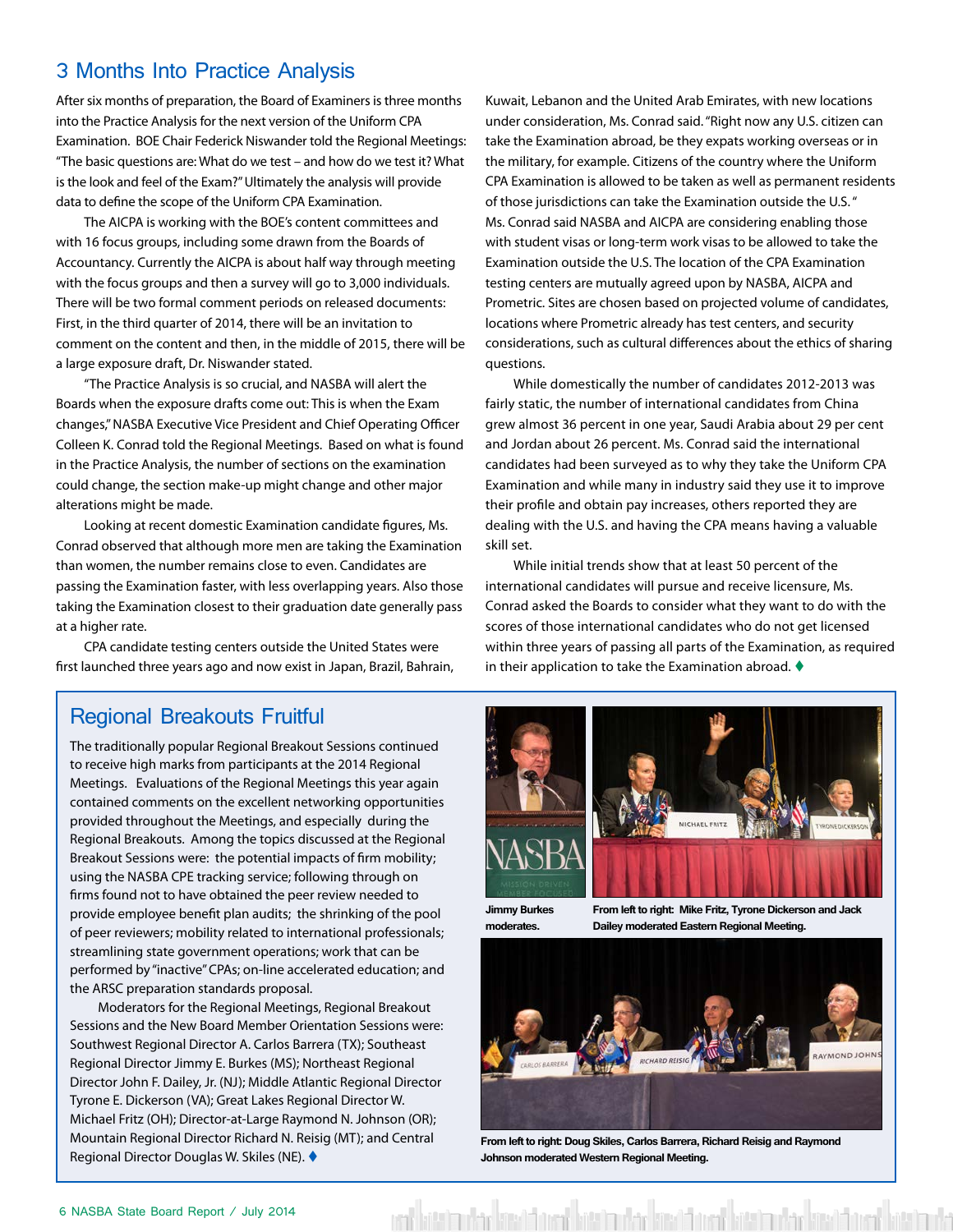#### <span id="page-6-0"></span>Forum for Standard Setters Formed

The Corporate Reporting Dialogue (CRD) was launched on June 17 at the annual conference of the International Corporate Governance Network (ICGN). Its goal is to bring together organizations that have significant international influence on the corporate reporting landscape. According to Huguette Labelle, who has been chosen to chair the CRD: "The CRD is a collaboration that will promote greater cohesion and efficiency, rebalancing reporting in favor of the reader, helping to re-establish the connection between business and its principal stakeholders." The new group's initial deliverable is expected to be a "Corporate Reporting Landscape" which will highlight the

connectivity of various reporting frameworks and standards and their relevance to integrated reporting.

Included in the Corporate Reporting Dialogue are the: Carbon Disclosure Project (CDP), Climate Disclosure Standards Board (CDSB), Financial Accounting Standards Board (FASB), Global Reporting Initiative (GRI), International Accounting Standards Board (IASB), International Integrated Reporting Council (IIRC), International Public Sector Accounting Standards Board (IPSASB), International Organization for Standardization (IOS) and the Sustainability Accounting Standards Board (SASB). ♦

#### Standards Study Update

The Accountancy Boards' future role in overseeing the standards they are responsible for enforcing was discussed by NASBA Standards Study Group Chair Gaylen Hansen during breakout sessions at the Eastern and Western Regional Meetings. He explained that, as the Boards have the mandate to decide which standards their licensees can use when



**Gaylen Hansen**

providing services, and Boards have requested NASBA's assistance and guidance in making those decisions, the Standards Study Group is recommending to the NASBA Board of Directors that NASBA monitor standard setters and the standard setting process.

The NASBA Standards Study Group includes: Chair Gaylen Hansen (CO), Donald H. Burkett (SC), Walter C. Davenport (NC), Raymond N.

#### Pathways Commission Moves Ahead

The second phase of the Pathways Commission's work is moving ahead, Melanie G. Thompson (TX), NASBA's representative on the Commission's task force, reported to the Regional Meetings. She called the Boards' attention to the work being done by the Commission to recognize high school Advanced Placement courses in accounting, as a means of attracting high-potential, diverse entrants into the accounting profession. A survey of university accounting chairs found that they would accept Advanced Placement course credit if the student scores 3-5 on the AP examination. Ms. Thompson asked the State Boards if they would be ready to accept the results of the AP examination in place of the introductory accounting course, so that one less course would be required for licensure?

Ms. Thompson is a member of the Commission's Accounting Common Body of Knowledge Task Force, which is charged with broadly defining the body of knowledge that is the foundation of accounting's curricula of the future. They have identified and described three types of competencies: foundation, accounting and broad management. She underscored that ethics is one of the broad management competencies that has been identified. Ms. Thompson observed: "Professional judgment is becoming the mantra in education. It is extraordinarily difficult for students." Many students go into the accounting profession because they like specificity, and the profession is helping the educators learn how to develop professional judgment in students, she observed.  $\blacklozenge$ 

istial Brant Charis adductional Brant Charis adductional Brant Charis adductional Bran

Johnson (OR), Harry O. Parsons (NV) and Laurie J. Tish (WA), with staff support from Ken Bishop, Colleen Conrad, Louise Dratler Haberman and Noel Allen. The Group is constructing a matrix that lists authoritative and non-authoritative standard setters (such as the FASB, GAO, PCAOB, IFAC and AICPA) on one axis and then the components of best practices in standard setting on the other axis. Among the best practice components are: how the standard-setting entity was created; how it is funded; the way it selects its board members; the expertise of its board members; the elements of its due process; and its poststandard setting review.

Feedback from the Regional Meetings is being weighed by the SSG as they develop their recommendations to the NASBA Board of Directors.  $\blacklozenge$ 

#### Attentive Listeners at Regional Meetings



**Eastern Regional Meeting had 182 participants from 36 jurisdictions.** 



**Western Regional Meeting had 184 participants from 33 jurisdictions.**